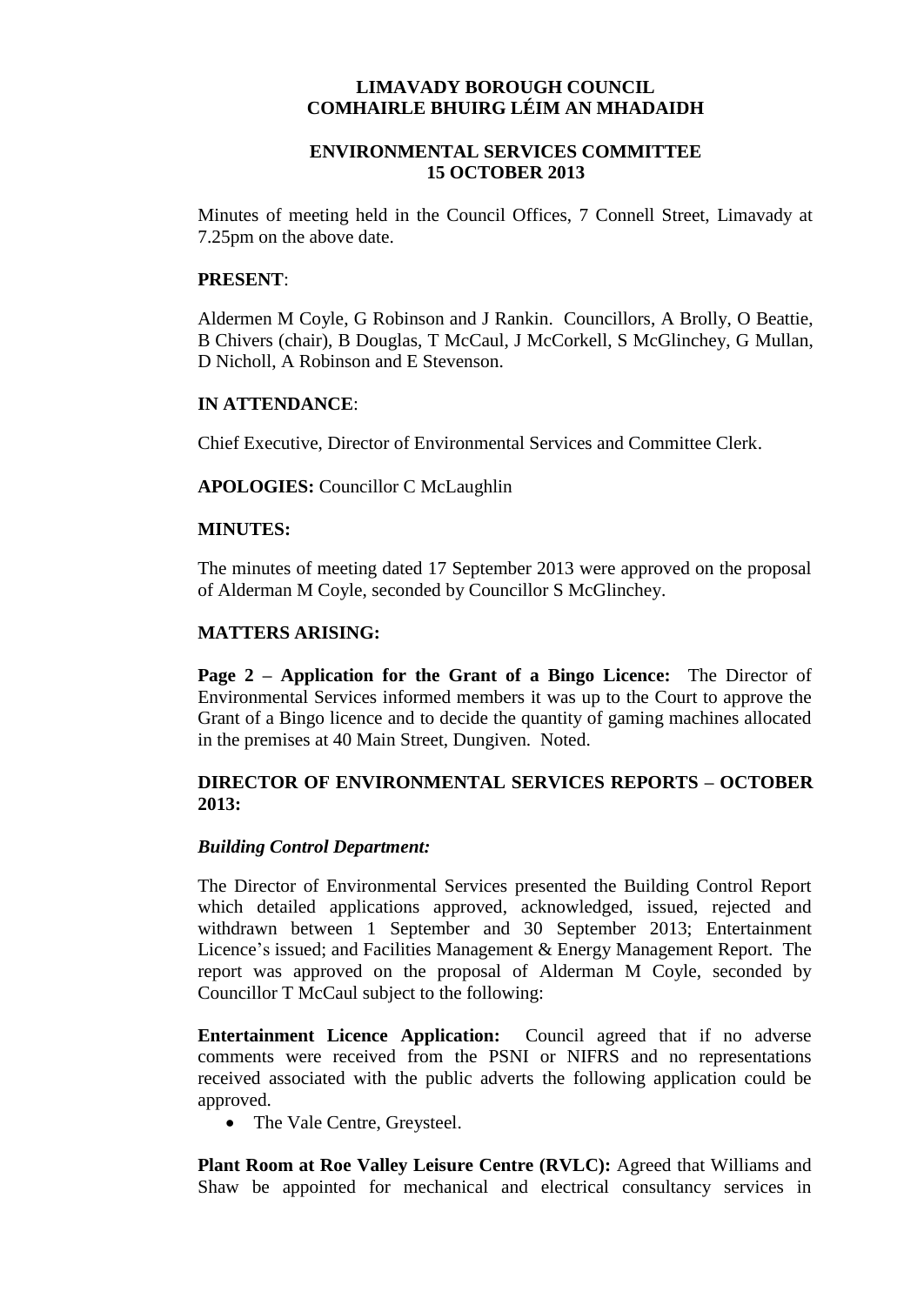connection with essential works required to the heating and pool plant equipment at Roe Valley Leisure Centre.

Alderman G Robinson joined the meeting at 7.35pm

#### *Environmental Health Department:*

The Director of Environmental Services presented the Environmental Health Report which detailed information relating to Food Control; Health & Safety, Licensing & Regulatory, Welfare of Animals Act and Work Activity. The report and recommendations were approved on the proposal of Councillor G Mullan, seconded by Alderman G Robinson subject to the following:

**Oil Brokerage Schemes To Combat Fuel Poverty:** The Director of Environmental Services informed members 12 community groups across the Causeway Coast & Glens and Mid & East Antrim council clusters took part in the oil brokerage scheme resulting in 4 community groups from Limavady Borough being successful and awarded funding to implement an oil drop scheme. He also stated an event to mark the above and a second launch of the scheme would take place at the Roe Valley Arts and Cultural Centre in due course.

**Smoking in a Vehicle:** At the Environmental Services meeting 20 August members were advised that two fixed penalty notices were served on a driver and a passenger witnessed smoking in a vehicle used for work. The Director of Environmental Services informed members one of the fixed penalty notices was paid, the second still outstanding. It was agreed that if payment of the fixed penalty was not made to Council by 15 October the matter be referred to Council's solicitor.

**Stray Dog Complaint [LR561/517-2013] –** It was agreed if the two fixed penalties were not paid by 25 October 2013 the case would be referred to Council's solicitor with the view to legal proceedings being instigated against the owner of the dog.

**On Street Drinking Offences –** It was agreed that the 8 incidents involving persons consuming alcohol in designated areas of the Borough be referred to Council's solicitor with a view to legal proceedings being taken against the persons identified.

## *Technical Services Report:*

The Director of Environmental Services presented the Technical Services Report and enlarged thereon. The items for information were noted and the report was adopted on the proposal of Alderman G Robinson, seconded by Alderman J Rankin subject to the following:

**Maintenance of 3G Pitches:** A discussion took place around the anticipated costs associated with maintaining the new 3G pitch at the Vale Centre, Greysteel. It was agreed the Director of Environmental Services contact the Vale Centre to seek further clarification on expected income and costs of maintenance.

Councillor B Douglas departed the meeting at 8.10pm.